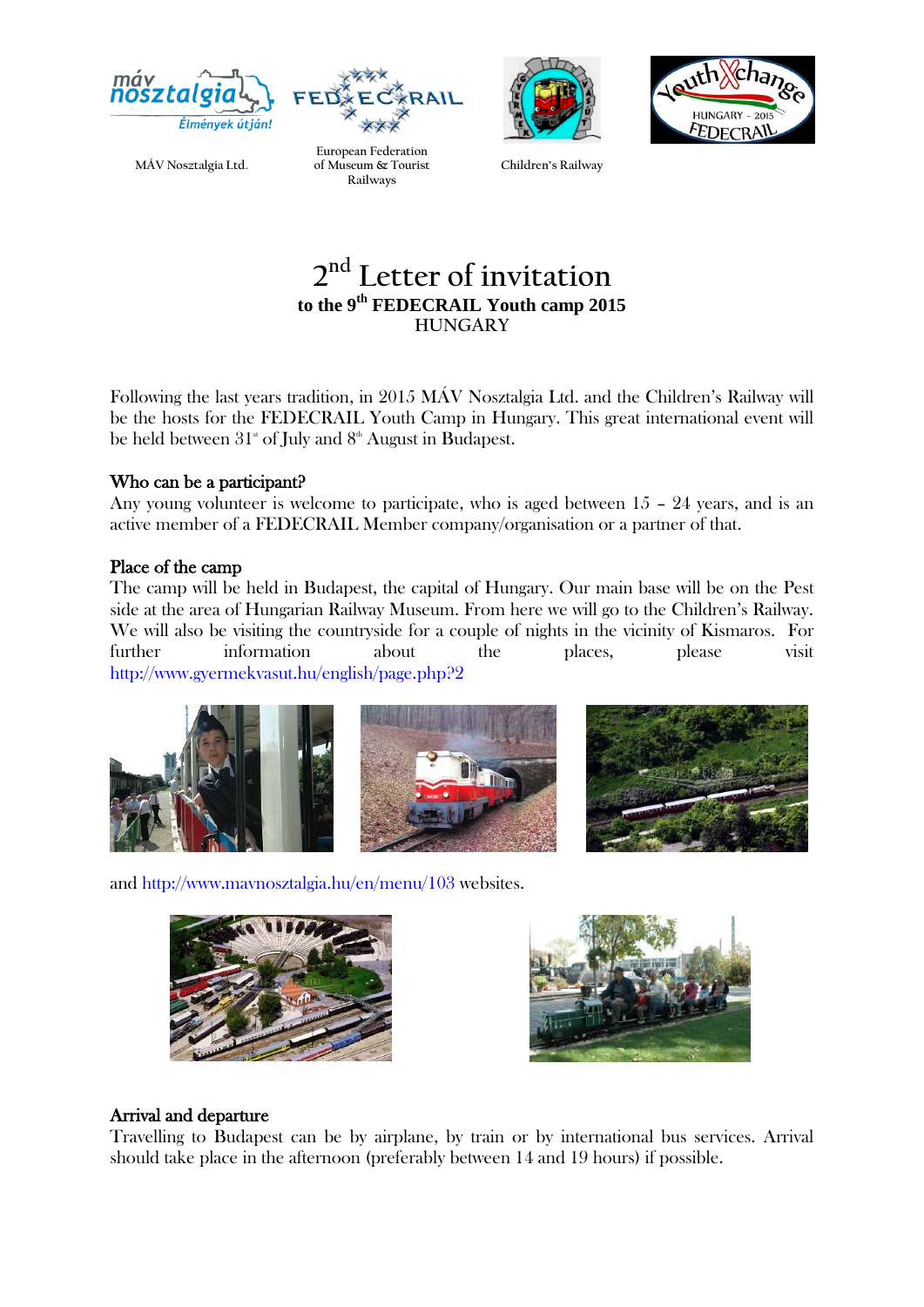If you have several travel options to consider, we suggest you take the train to Budapest as pick up from the train stations is significantly easier than from the airport. Also, usually your gear will be heavy and weight restrictions are not enforced so much on the trains. (Please, fill your planned arriving and departure dates on the Application form. But, please, do not book any flights or trains before we confirm your participation!)

#### Planned programme

| Date                   |            | Programme                                                                                                                                                                                      |
|------------------------|------------|------------------------------------------------------------------------------------------------------------------------------------------------------------------------------------------------|
| July 31st              | <b>FRI</b> | arrival to Budapest (Bp. Keleti station, Ferihegy Airport)<br>Transfer to the accommodation (Railway Historical Park, Budapest<br>Tatai út 95.)                                                |
| August $1st$           | <b>SAT</b> | Travelling to Kismaros-Királyrét (northern Hungary) visiting the<br>forestry railway, ride with the railcart, visiting abandoned mine.<br>Accommodation at Morgó (Kismaros, Szokolyai út 142.) |
| August $2^{\text{nd}}$ | <b>SUN</b> | Travelling to Kemence Musuem Railway, ride with the railway and<br>visiting the derelict section of the line.<br>Visiting the village of Kemence                                               |
| August 3rd             | <b>MON</b> | Travelling to Visegrád - tobogganing<br>Travelling back to Budapest - Railway Historical Park                                                                                                  |
| August $4th$           | TUE        | Working at the MÁV Nosztalgia and introduction to the Park<br>Aquaworld Bath & Spa                                                                                                             |
| August $5^{\text{th}}$ | <b>WED</b> | Visiting the Children's Railway and surroundings<br>"Budapest by night" sightseeing                                                                                                            |
| August 6th             | <b>THU</b> | Working at the Children's Railway                                                                                                                                                              |
| August $7th$           | <b>FRI</b> | Wholeday excursion to Szentendre, Skanzen (Open air<br>ethnographic museum), Public Transport Museum, Suburban<br>railway depot (HÉV)<br>Exit game                                             |
| August 8 <sup>th</sup> | <b>SAT</b> | Day out in Budapest (Margaret island, shopping, free time, public<br>transport rambling, etc.)<br>Farewell evening held at Railway Historical Park - "Orfeum car"                              |
| August 9 <sup>th</sup> | <b>SUN</b> | <b>Travelling</b> home                                                                                                                                                                         |

The programme is subject to change!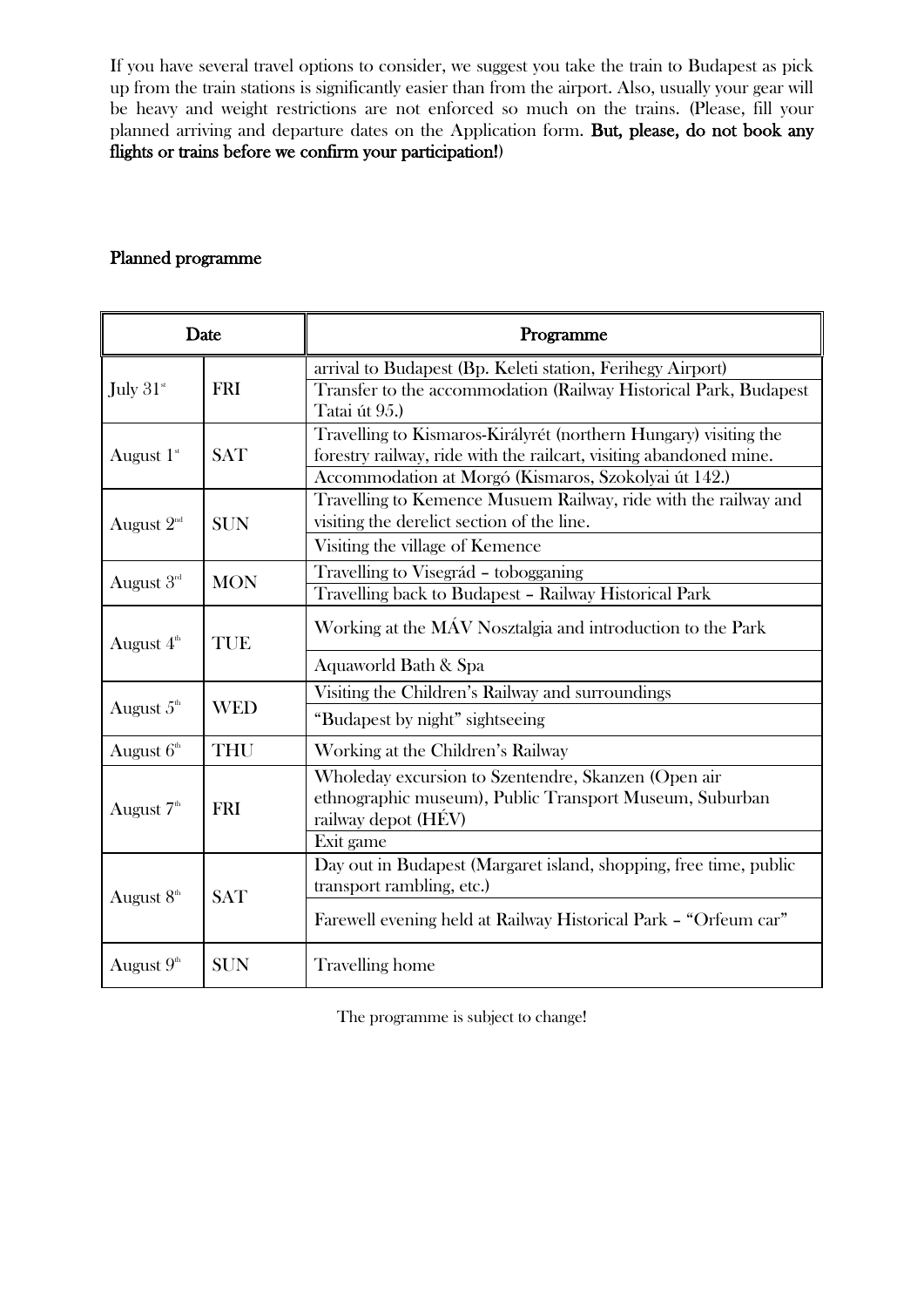## **Communication**

The official language of the camp is English. Therefore it is necessary that at least one participant per group can speak English.

#### Accommodation

Accommodation will be provided at Rail Historical Park in couchette cars. Please bring your own bedclothes / sleeping bag. At both accommodations there will be the possibility to do laundry.

## Food

During the camp, participants will have a taste of traditional Hungarian kitchen, but as we are open for other nation's traditional foods, there will be the possibility of creating international dishes occasionally, too.

(If you have any special enquiry regarding food, e.g. vegetarian, lactose-free, gluten-free, allergies of nuts, citrus etc., please fill the proper cell on the Application form.)

## Clothes

Working clothes: Participants should bring their own personal safety clothing such as safety boots (or at least closed shoes, which are suitable for work at a railway environment) and work clothes (jacket and non-flammable jeans or working trousers), and also a high visibility safety vest and gloves and other personal protective equipment (including: ear protection, protective goggles, but excluding helmet). Work will not be permitted if the proper equipment is not with the participant.

Uniform: There will be the possibility of serving at the Children's Railway duty. At this time own uniform or the CR's one can be worn. On August  $7<sup>th</sup>$  there will be a farewell ceremony where proper clothes are required. This can be the uniform or suit for young gentlemen and costume for young ladies.

**Leisure clothes:** Apart from the comfortable clothes, please, do not forget to bring swimming suit, too.

## Health

All participants must have to have a travel insurance (EU members E111) and please, do not forget fill the "Emergency contact" cell on the Application form. Additional travel insurance is not obligatory, but it could be of use (in the unwanted event of an accident, for example during work).

As there is very hot weather (often over  $30^{\circ}$ C degrees) in Hungary at this time of the year, it is suggested to bring sunhat, sunglasses and suntan lotion.

## **Costs**

The participation fee is  $E140$ . This contains the catering, the accommodation and the programmes in Hungary. This amount must be transferred to a bank account which will be provided later.

Travel costs to and from Budapest and pocket money is covered by participants. (Transfer from/to the airport and railway station will be supplied by the organisers!)

#### Registration and booking

If you are interested in participating, please first contact your association with this invitation. Your association will transmit your details to the umbrella organisation of your country. The national umbrella organisation should send the Application forms of the interested young people from their country to FEDECRAIL (youthcamp@fedecrail.org).

If there is no national umbrella organisation in your country, your association can send your contact details to FEDECRAIL direct (youthcamp@fedecrail.org).